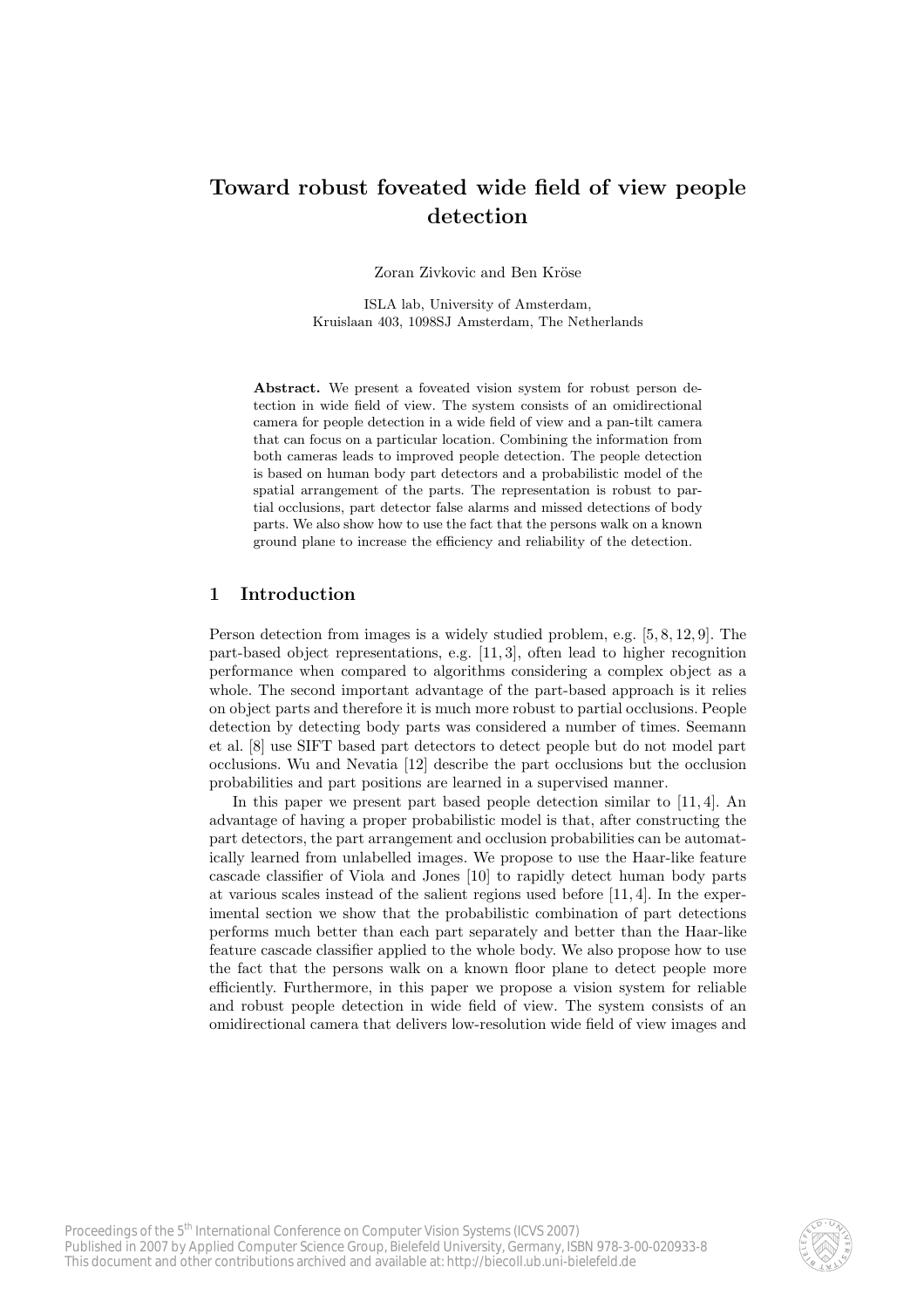



Side view of the system Pan-tilt camera view

Fig. 1. The camera system construction. The omnicam has  $360^\circ$  horizontal field of view. The vertical viewing angle of the omnicam is  $90°$  with  $30°$  maximal upward angle. The pan-tilt unit can tilt 102◦ and pan 189◦ . We show example views from the two cameras on the left. We indicate the corner points corresponding to the floor tiles that are used for estimating the position of the cameras with respect to the floor plane.

a pan-tilt camera that can focus on a particular location. We show how our part-based model can be used to combine part detections from the two cameras.

This paper is organized as follows. We start with describing the camera system we use and the calibration of the cameras in Section 2. In Sections 3 and 4 we present part-based probabilistic model. The results from our experiments are in Section 5. Conclusions are in Section 6.

## 2 Description of the vision system

Our system consists of two cameras. A side view of the system is presented in Figure 1. The omnidirectional camera consists of a regular camera and a hyperbolic shape mirror in front of the camera. The camera delivers  $1024 \times 768$ color images. The mirror is properly placed with respect to the camera lens and the camera with the mirror can be described using the standard central camera model. The omnicam images can be used for wide field of view people detection. However, because of the wide field of view the resolution is low for far away objects. Therefore we add a pan-tilt camera that can deliver higher resolution images for particular positions. This resambles biologically inspired systems [1, 2]. The system is intended to be used on a mobile robot that should interact with people, see Figure 4. The pan-tilt unit is placed on top of the

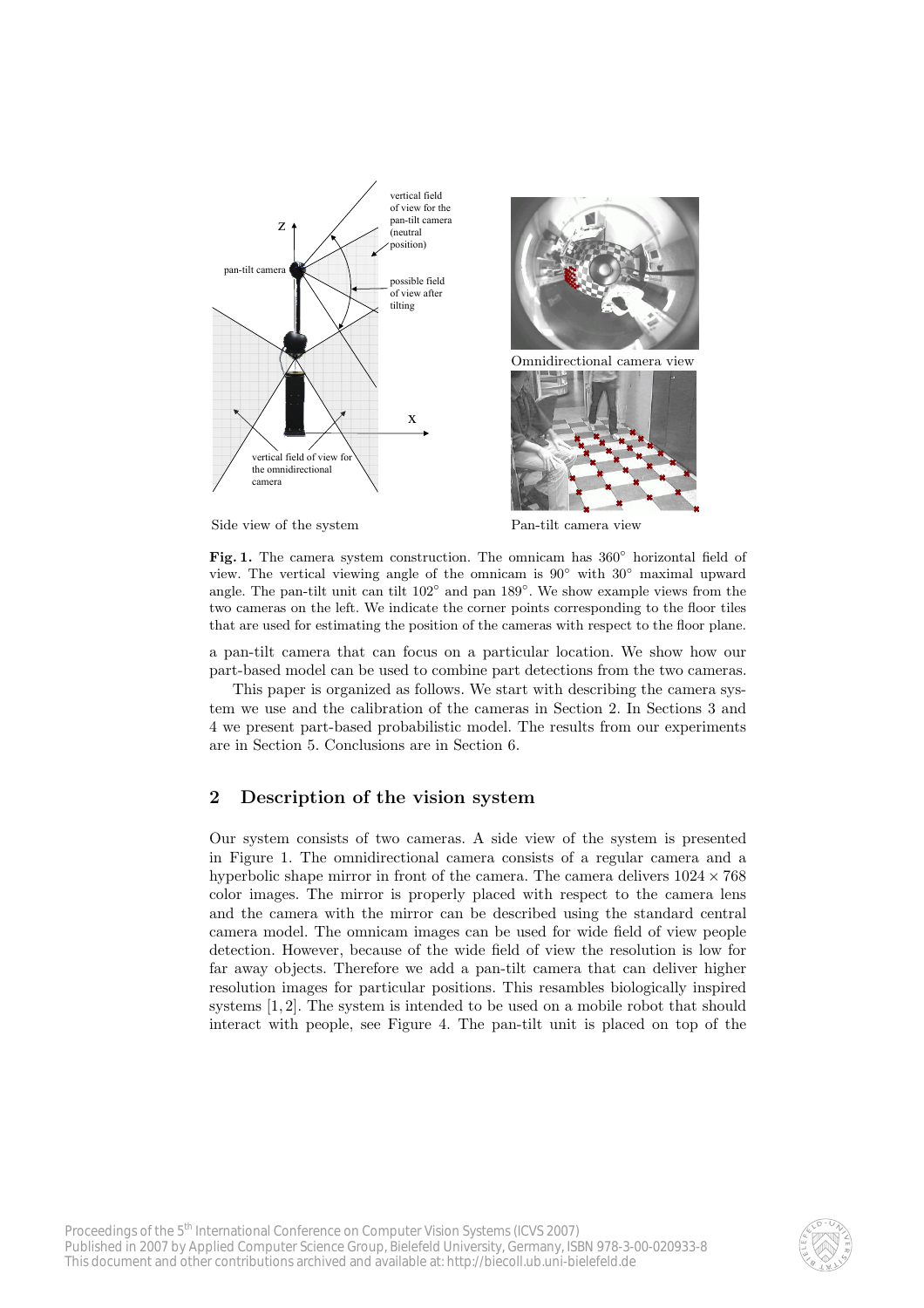omnidirectional camera as depicted in Figure 1. When on our mobile robot, the pan-tilt camera is high enough to have good viewing position for observing human face. Additionally a moving pan-tilt unit can be used to make people aware of the current point of attention of the system[2]. Disadvantages of such construction are: a small part of the omnicam image is occluded by the pantilt camera data cable; and the pan-tilt unit can be shaking during the robot movements.

### 2.1 Calibration

First the intrinsic parameters of the both cameras are estimated. Next, we estimate the 3D position of the both cameras with respect to the floor plane, see Figure 4. This is achieved by identifying the same known 3D points in both cameras. In our case we used the corners of the floor tiles as shown in Figure 1. The pose of the both cameras is estimated then by minimizing the reprojection errors of the selected points [6]. The camera pose for the pan-tilt unit is estimated for the "maximal tilt down" and "neutral pan" camera position and we rely on the pan-tilt angles reported by the camera pan-tilt mechanism.

## 3 Probabilistic part-based person model

The human body will be represented as a collection of P body parts. The 2D image position of the *p*-th part will be denoted by  $\mathbf{x}_p = (x_p, y_p)$ . We will use the Gaussian distribution for the arrangement of the body parts:

$$
p_{shape}(\mathbf{x}) = \mathcal{N}(\mathbf{x}; \mu, \Sigma)
$$
\n(1)

where  $\mathbf{x} = (\mathbf{x}_1 \dots \mathbf{x}_P)$  is a 2P long vector containing all the 2D part positions,  $\mu$ is the mean and  $\Sigma$  is a  $(2P) \times (2P)$  covariance matrix. If the covariance matrix is diagonal than this model can be seen as describing "string-like" constraints between the body-part positions [3].

#### 3.1 Part detection



Fig. 2. Example body part detections with some false detections.

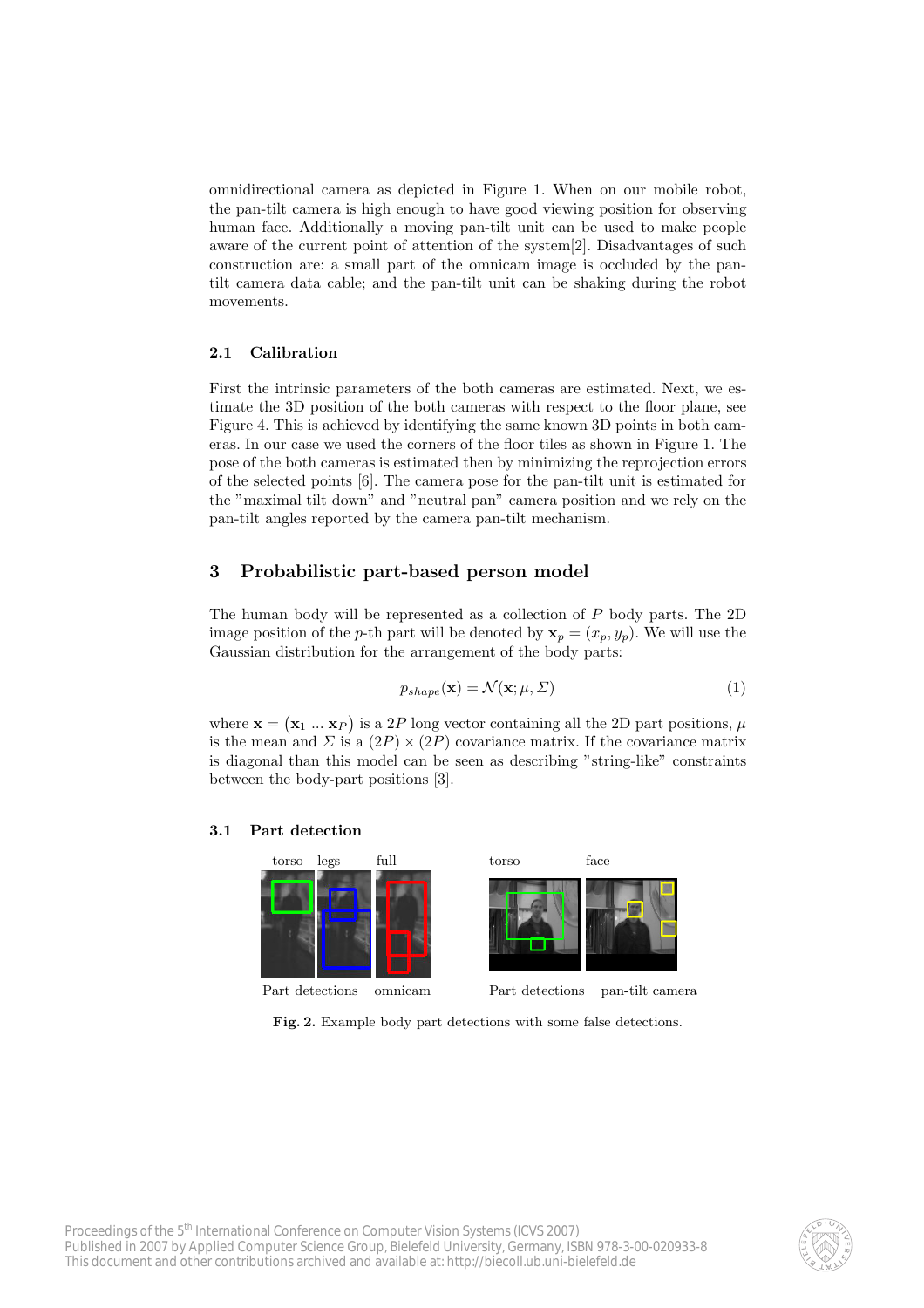We use a set of Haar-like-feature classifiers to detect various human body parts [10]. In this paper the classifiers are trained on face, upper body, lower body and full body images. The upper body, lower body and full body detectors are applied to the omnicam images and in pan tilt images we detect face and upper body. This gives in total  $P = 5$  parts, see Figure 2. Let  $N_p$  denote the number of detections of part p. The positions of all detected parts can be summarized in a data structure:

$$
\mathcal{X} = \begin{pmatrix} \mathbf{x}_{1,1} & \mathbf{x}_{1,2} & \dots & \mathbf{x}_{1,N_1} \\ \mathbf{x}_{2,1} & \mathbf{x}_{2,2} & \dots & \dots & \mathbf{x}_{2,N_2} \\ \dots & \dots & \dots & \dots & \dots \\ \mathbf{x}_{P,1} & \dots & \mathbf{x}_{P,N_P} & \end{pmatrix}
$$
(2)

with one row per part and where each row contains information about the detections of the corresponding body part. The element  $x_{p,i}$  contains the 2D image position  $(x_{p,j}, y_{p,j})$  of the j-th detection of the p-th part. The rows of X can have different lengths and some might be empty if that part is not detected.

#### 3.2 Missing detections and clutter

From an image we will extract a collection of parts  $X$  some of which might be false detections. To indicate which detections correspond to the object we will use vector **h** with element  $h_p = j$ ,  $j > 0$ , indicating that the j-th detection of the p-th part  $\mathbf{x}_{p,i}$  belongs to the object. Other detections of that part are false detections. Given h the shape of the object is composed of the corresponding detections  $\mathbf{x} = (\mathbf{x}_{1,h_1} \dots \mathbf{x}_{P,h_P})$ . The detections that belong to the background clutter are denoted as  $\mathbf{x}^{bg}$ .

It is also possible that all detections are false detections or the part was not detected at all. We use  $h_i = 0$  to indicate this. These parts are considered as missing data. We will denote the set of missing parts as  $\mathbf{x}^m$  and the set of observed parts as  $x^o$ . The probabilistic model of the arrangement of the body parts (3) will be written as:

$$
p_{shape}(\mathbf{x}) = p_{shape}(\mathbf{x}^o, \mathbf{x}^m)
$$
\n(3)

For a collection of detected parts we do not know h and it is also treated as missing (hidden) data. We will call **h** the 'hypothesis' vector. If there are  $N_p$ detections for part p, the number of possible hypotheses is  $\prod_{p}^{P}(N_p + 1)$ .

#### 3.3 Probabilistic model

A probabilistic model that considers the possibility of part detector false alarms and missed detections of body parts of a person can be written as:

$$
p(\mathcal{X}, \mathbf{x}^m, \mathbf{h}) = p(\mathcal{X}, \mathbf{x}^m | \mathbf{h}) p(\mathbf{h})
$$
\n(4)

where  $\mathbf{x}^m$  are the missing data determined by **h**.

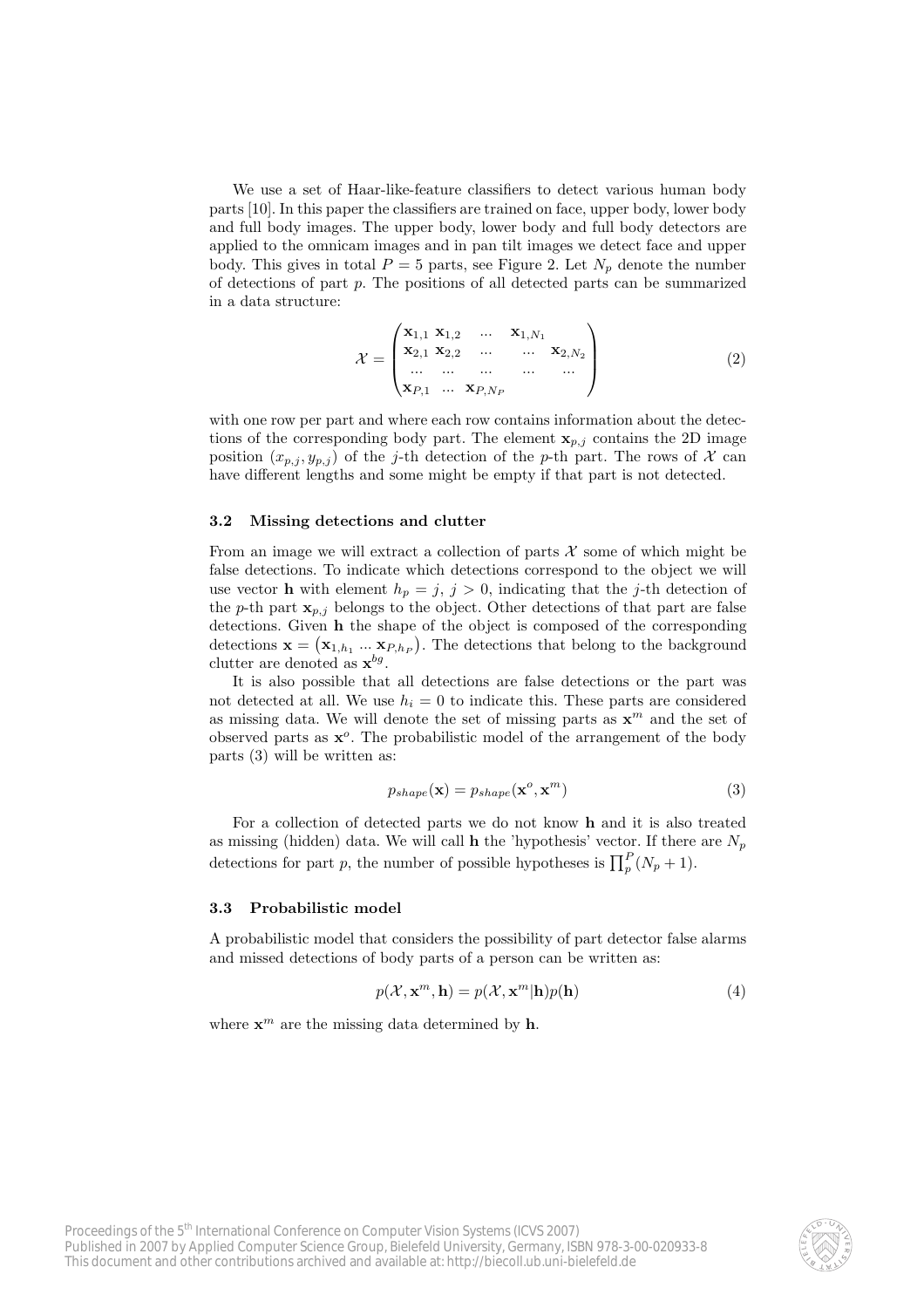In order to define  $p(h)$  we will introduce two auxiliary variables **b** and **n**. The variable  $\mathbf{b} = sign(\mathbf{h})$  is a binary vector that denotes which parts have been detected and which not. The value of the element  $n_p \leq N_p$  of the vector **n** represents the number of detections of part  $p$  that are assigned to the background clutter. We can now write the joint distribution (4) as:

$$
p(\mathcal{X}, \mathbf{x}^m, \mathbf{h}, \mathbf{n}, \mathbf{b}) = p(\mathcal{X}, \mathbf{x}^m | \mathbf{h}) p(\mathbf{h} | \mathbf{n}, \mathbf{b}) p(\mathbf{n}) p(\mathbf{b})
$$
(5)

where we add the two auxiliary variables **b** and **n** and assume independence between them. Furthermore, we have:

$$
p(\mathcal{X}, \mathbf{x}^m | \mathbf{h}) = p_{shape}(\mathbf{x}^o, \mathbf{x}^m) p_{bg}(\mathbf{x}^{bg})
$$
\n(6)

where the observed parts  $x^o$ , the missing parts  $x^m$  and the false detections from clutter  $\mathbf{x}^{bg}$  correspond to the hypothesis **h** and the  $p_{bg}(\mathbf{x}^{bg})$  describes the distribution of the false detections. We will assume uniform density for the false detections:

$$
p_{bg}(\mathbf{x}^{bg}) = \prod_{p=1}^{P} (1/A)^{n_p}.
$$
 (7)

where A is the total image area and  $n_p \leq N_p$  is the element from the vector **n**.

The probability  $p(\mathbf{b})$  describing the presence or absence of parts is modelled as an explicit table of joint probabilities. Each part can be either detected or not, so there are in total  $2^P$  possible combinations that are considered in  $p(\mathbf{b})$ .

We assume here that the background part detections **n** are independent of each other and modelled using Poisson distribution with mean  $M_n$  [11]. Different  $M_p$ -s for different parts admit different detector statistics. The Poisson parameter will be denoted by vector  $\mathbf{M} = (M_1 ... M_P)$ .

The density  $p(\mathbf{h}|\mathbf{n}, \mathbf{b})$  is defined as:

$$
p(\mathbf{h}|\mathbf{n}, \mathbf{b}) = \begin{cases} 1/|\mathcal{H}(\mathbf{b}, \mathbf{n})| & \text{if } \mathbf{h} \in \mathcal{H}(\mathbf{b}, \mathbf{n}), \\ 0 & \text{otherwise.} \end{cases}
$$
(8)

where  $\mathcal{H}(\mathbf{b}, \mathbf{n})$  is the set of all hypotheses consistent with the values of **b** and **n**. Here  $|\mathcal{H}(\mathbf{b}, \mathbf{n})|$  denotes the total number all consistent part assignment hypotheses. This expresses that these hypotheses are considered equally likely.

## 3.4 Learning model parameters

The density distribution (5) will have the following set of parameters  $\Omega =$  $\{\mu, \Sigma, p(\mathbf{b}), \mathbf{M}\}\$ . Therefore we can write the distribution (5) also as:

$$
p(\mathcal{X}, \mathbf{x}^m, \mathbf{h}) = p(\mathcal{X}, \mathbf{x}^m, \mathbf{h} | \Omega)
$$
\n(9)

The likelihood of a collection of detected parts  $X$  is obtained by integrating over the hidden hypotheses h and the missing parts:

$$
p(\mathcal{X}|\Omega) = \sum_{\text{all possible } \mathbf{h}} \int_{\mathbf{x}^m} p(\mathcal{X}, \mathbf{x}^m, \mathbf{h}|\Omega). \tag{10}
$$

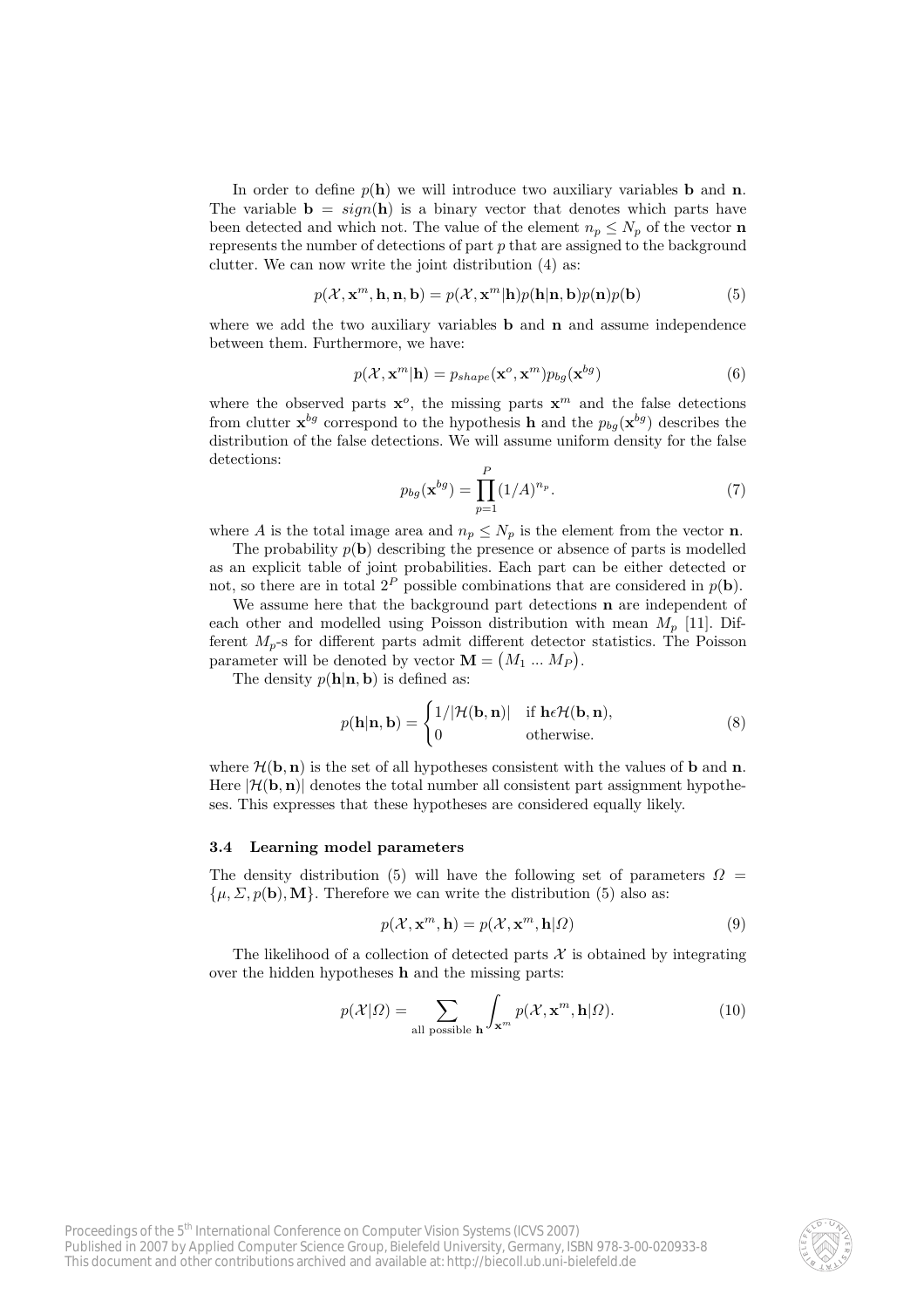

Fig. 3. Example images from the data set used to train the probabilistic part arrangement model. For each part we present its mean position contained in the parameter  $\mu$ . The ellipse represents the 1-sigma uncertainty of the part position as described by the diagonal elements of the covariance matrix  $\Sigma$ . Here green color represents head, blue are legs and red is the full body detector.

We use Gaussian distribution to describe the arrangement of the body parts. Integrating over the missing parts  $x^m$  for the Gaussian distribution can be performed in closed form.

To estimate the parameters of the model we start from a set of L aligned images of persons. The part detectors are applied to each image. The collection of detected parts for *i*-th image will be denoted as  $\mathcal{X}_i$ . The maximum likelihood estimate of the parameters  $\Omega$  is computed by maximizing the likelihood of the data:  $\prod_i^L p(\mathcal{X}_i|\Omega)$  Once we have the part detectors, the part arrangement parameters are estimated using expectation maximization algorithm from a set of unlabelled images [11].

## 3.5 Detection

Let us denote the maximum likelihood parameters learned from a set of images of persons as  $\Omega_{person}$ , see Figure 3. The parameters of the model can be learned also for a set of random images of the background from the environment. These parameters will be denoted as  $\Omega_{bg}$ . We are now presented with a new image and extracted the set of detected parts  $X$ . The image is either an image of a person or some background image:

$$
p(\mathcal{X}) = p(\mathcal{X}|Person)p(Person) + p(\mathcal{X}|BG)p(BG)
$$
\n(11)

where  $p(Person)$  and  $p(BG)$  are unknown a priori probabilities that the image is an image of a person or background. The a posteriori probability that an image is an image of a person is:

$$
p(Person|\mathcal{X}) = \frac{p(\mathcal{X}|Person)p(Person)}{p(\mathcal{X})} \approx
$$

$$
\frac{p(\mathcal{X}|\Omega_{person})p(Person)}{p(\mathcal{X}|\Omega_{person})p(Person) + p(\mathcal{X}|\Omega_{bg})p(BG)}
$$
(12)

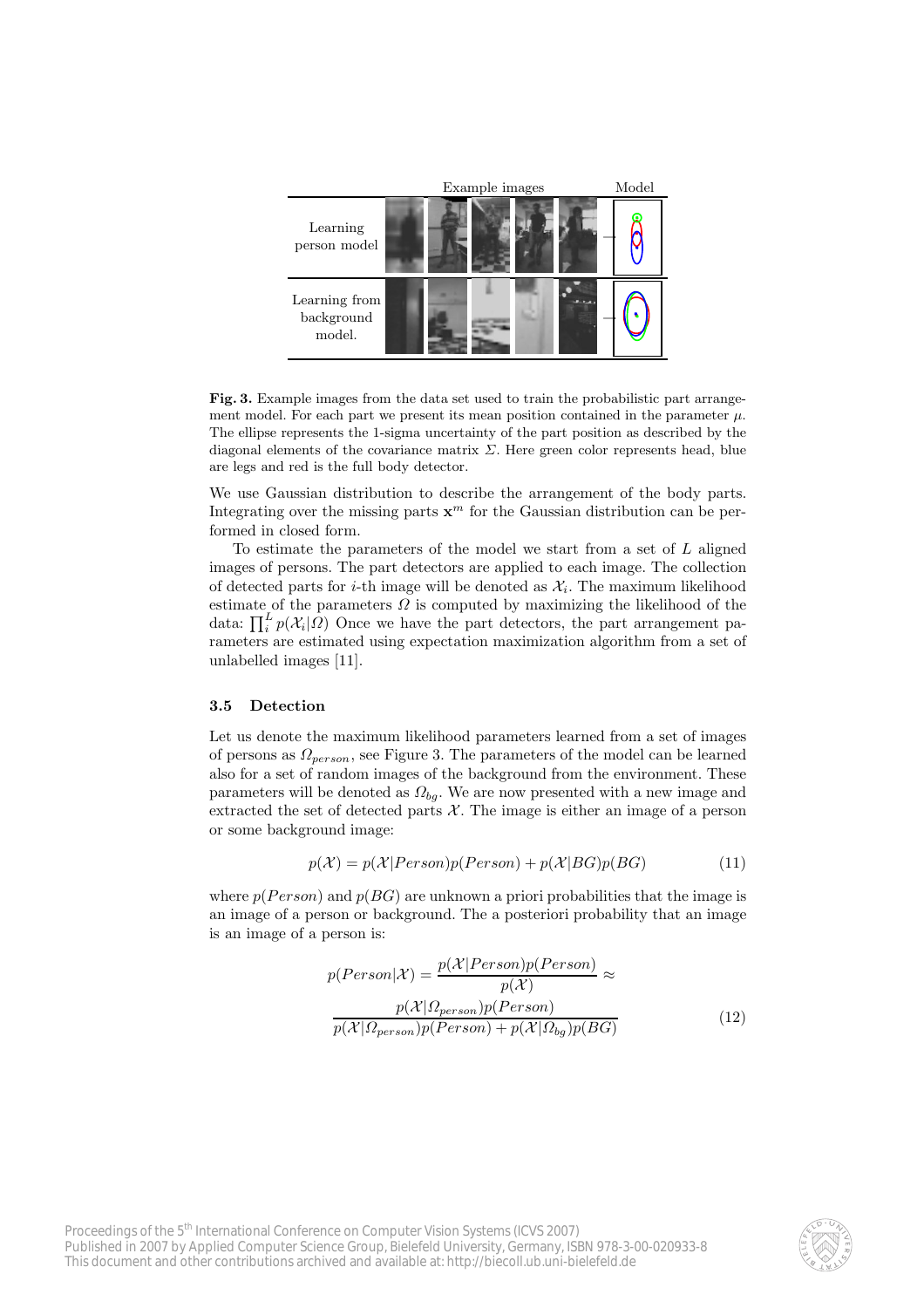

Fig. 4. Schematic representation of our Nomad robot with the camera system. Given a floor plane position of the person, the regions of interest can be extracted from both camera images as illustrated on the right.

The last step above is an approximation since we use the maximum likelihood estimates for the model parameters  $\Omega_{person}$  and  $\Omega_{ba}$  instead of integrating over all possible parameter values. Calculating  $p(\mathcal{X} | \Omega)$  is done using (10).

# 4 People detection with floor plane constraint

In practice we do not know where the person is in a new image and at which scale. Therefore, person detection would standardly involve scanning the image across many possible image positions and scales. This is computationally expensive and often can be done more efficiently using the floor plane constraint.

## 4.1 Floor plane constraint

We assume that people walk over a flat ground floor surface. This is in general true for most man-made environments. Therefore we will define a set of possible 2D positions  $\mathcal{T}_t$  of the person on the floor plane. In our experiments we consider a  $10m \times 10m$  square area around the robot on the ground floor and a grid of possible positions at every 10cm. This gives a total of 10000 possible ground floor points  $\mathcal{T}_t$ . Then, instead of scanning an image across all possible image positions and scales we will just scan all predefined ground floor points  $\mathcal{T}_t$ .

We used data from the National Center for Health Statistics (www.cdc.gov/ nchs $\land$ . For adult humans, the mean height is 1.7m with a standard deviation of 0.085m. We define maximal height of human to be mean plus three standard deviations and the width to be 1/2 of the height. Using these dimensions and having a calibrated camera, each  $\mathcal{T}_t$  defines a rectangle region of interest in an image, see Figure 4. Keeping only the parts within the possible regions of interest greatly reduces the number of parts that need to be considered, Figure 5.

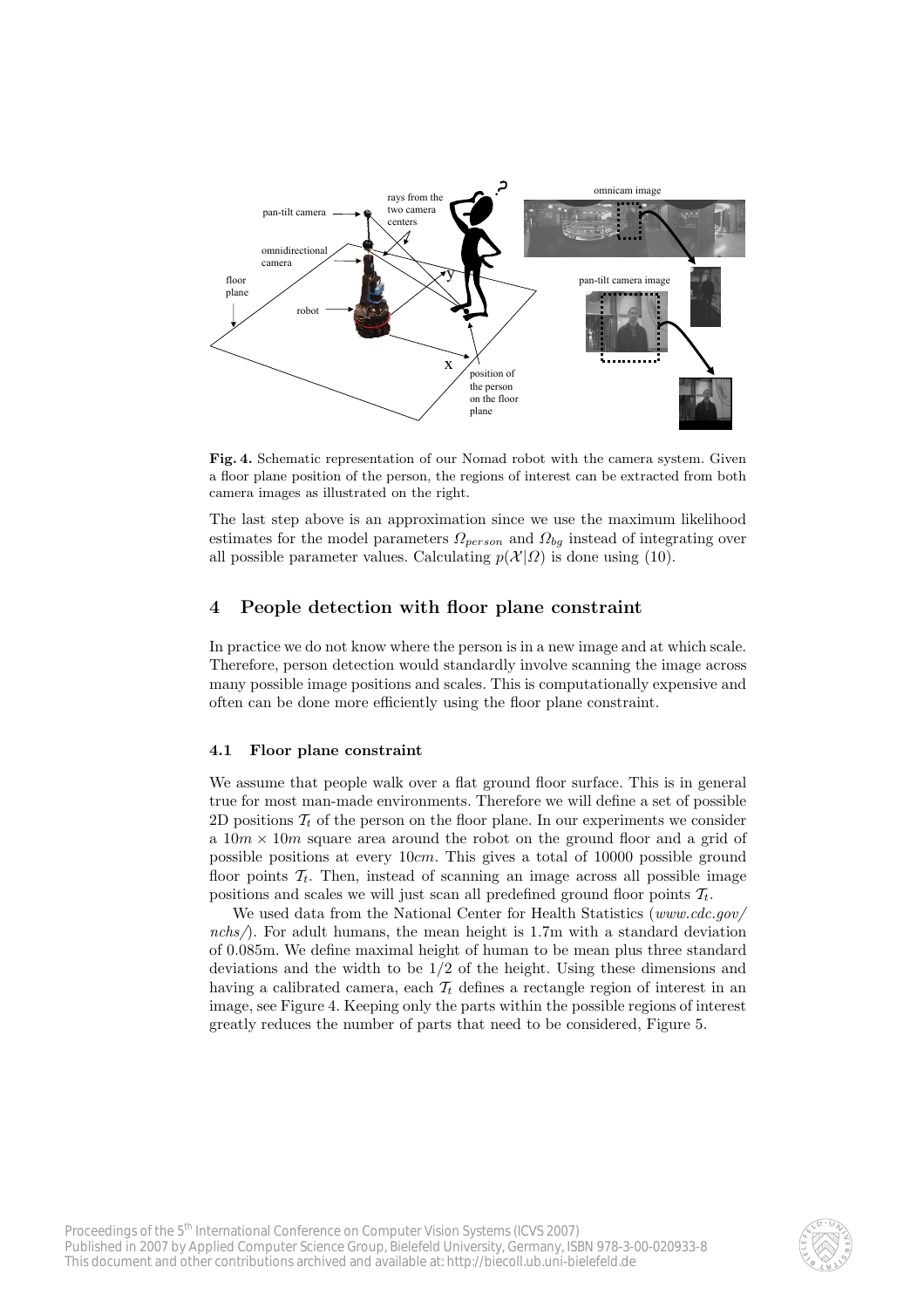

Fig. 5. Body part detection (top). With the floor plane contraint (below).

#### 4.2 People detection

Each 2D floor position  $\mathcal{T}_t$  has a set of parts X within the corresponding region of interest of the image. The likelihood of the parts  $p(\mathcal{X}, \mathbf{x}^m, \mathbf{h} | \Omega_{person}, \mathcal{T}_t)$  for the given position  $\mathcal{T}_t$  is computed by (5) and we can write:

$$
p(\mathcal{X}, \mathbf{x}^m, \mathbf{h}, \mathcal{T}_t | \mathcal{Q}_{person}) = p(\mathcal{X}, \mathbf{x}^m, \mathbf{h} | \mathcal{Q}_{person}, \mathcal{T}_t) p(\mathcal{T}_t)
$$
(13)

where  $p(\mathcal{T}_t)$  is some prior distribution on the possible person locations on the floor plane. The region of interest image is either an image of a person or some background image and we can write:

$$
p(Person|\mathcal{X}, \mathcal{T}_t) \approx
$$

$$
\frac{p(\mathcal{X}, \mathcal{T}_t | \mathcal{\Omega}_{person}) p(Person)}{p(\mathcal{X}, \mathcal{T}_t | \mathcal{\Omega}_{person}) p(Person) + p(\mathcal{X}, \mathcal{T}_t | \mathcal{\Omega}_{bg}) p(BG)}
$$
(14)

This is an approximation since we use the maximum likelihood estimates for the model parameters  $\Omega_{person}$  and  $\Omega_{bg}$  instead of integrating over all possible parameter values. Calculating  $p(\mathcal{X}, \mathcal{T}_t|\Omega)$  for a given  $\mathcal{T}_t$  is done using (10). We assume a priori probabilities to be equal  $p(Person) = p(BG) = 0.5$  and decide that there is a person at position  $\mathcal{T}_t$  if  $p(Person|\mathcal{X}, \mathcal{T}_t) > 0.5$ .

Since  $p(Person|\mathcal{X}, \mathcal{T}_t)$  is computed at a dense grid of ground points, it often happens that  $p(Person|\mathcal{X}, \mathcal{T}_t)$  has a large value for a number of ground points around the position where the person actually is. Therefore the persons are detected as the local maxima of the  $p(Person|\mathcal{X}, \mathcal{T}_t)$  above the threshold value.

## 5 Experiments

#### 5.1 Recognition results

The Haar-like-feature based part detectors we used in our experiments were trained on the MIT pedestrian dataset [7] and are available in the Intel OpenCV library. We also used the face detector provided in the Intel library.

For training our part-based model we made another data set of 400 low resolution images of people cut out of panoramic images and from pan-tilt camera images. The images are obtained by our robot by driving around our office

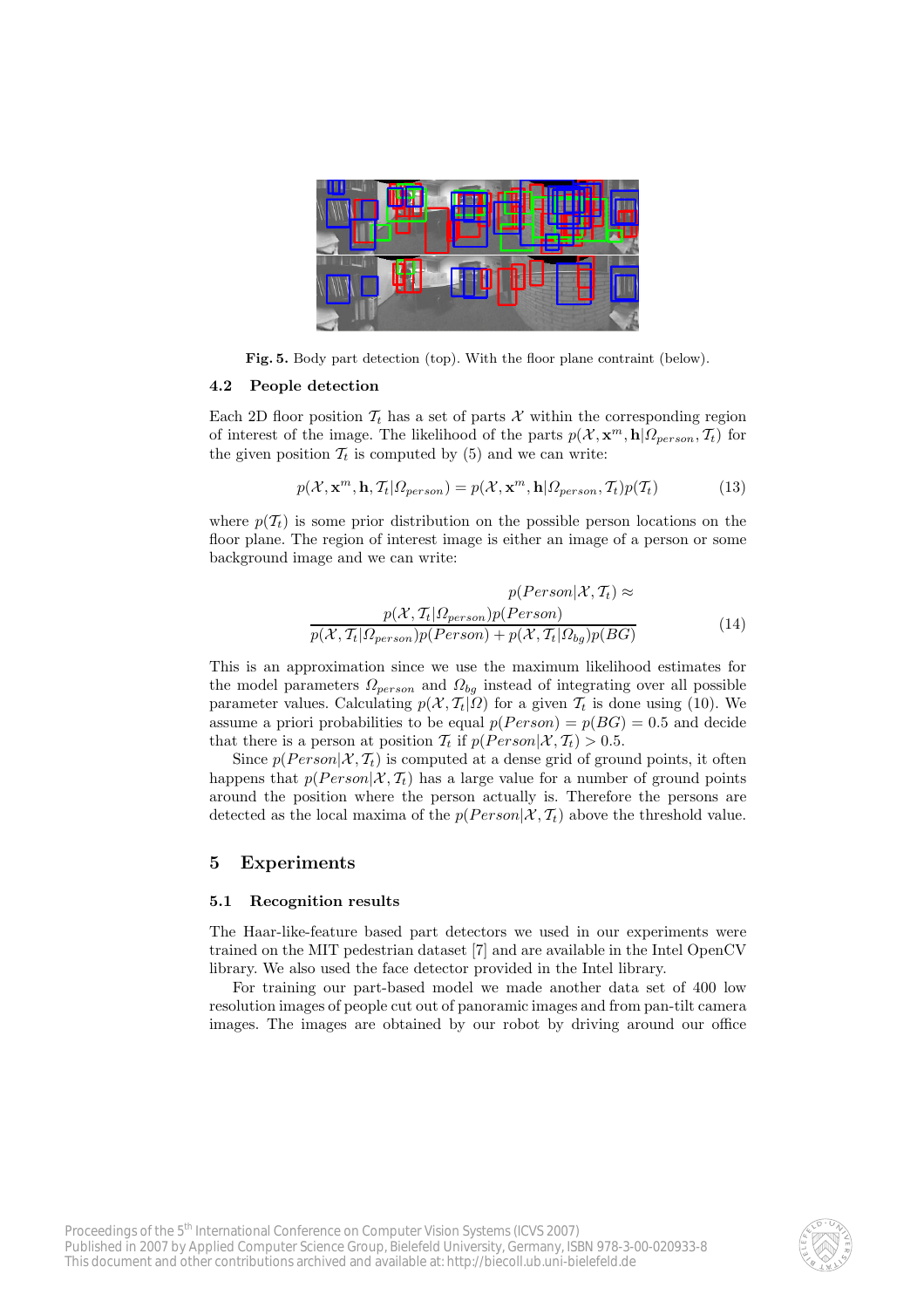

Fig. 6. Recognition Receiver Operator Curves.

space. We used 200 images for learning the model parameters and the other 200 images for testing the recognition results. We randomly cut out also a set of 1200 background images. The results in Figure 6 show that large improvements can be achieved if the part detectors are combined. Combining the images from both cameras further improves the results.

#### 5.2 Recognition from a moving robot

The algorithm presented in the previous section is implemented on our robot. In Figure 7 we present a few panoramic images with the detection results. The images were obtained at various places around our building. The detection accuracy is much better than the single part detectors.

The first stage of the algorithm where the body parts are detected is the most computationally expensive. Running three Haar-like-feature based part detectors on a  $600 \times 150$  panoramic image takes on average 400ms on a  $2 \text{GHz}$ single processor computer. This is the time needed for checking every image position and all possible part sizes. The possible part sizes start from the initial part size and then the part size is increased 1.1 times until it can not fit into the image anymore. However, the floor constraint can heavily reduce the number of positions and part sizes to search for and the time can be cut down to around 100ms. The two detectors (upper body and face) for the  $320 \times 200$  pan-tilt camera image take 80ms. Once the parts are detected, detecting persons using our model takes around 20ms.

# 6 Conclusions and further work

We presented a foveated vision system for robust person detection. An omidirectional camera is combined with a pan-tilt camera that can focus on a particular location. We used Haar-feature based cascade classifiers to detect different human body parts: upper body, lower body, face and full body. We present a principled probabilistic representation that combines the part detections and can achieve person detection robust to partial occlusions, part detector false alarms and missed detections of body parts. The recognition results greatly outperform each of the single Haar-feature based cascade classifiers. Combining the information from both cameras leads to more reliable people detection.